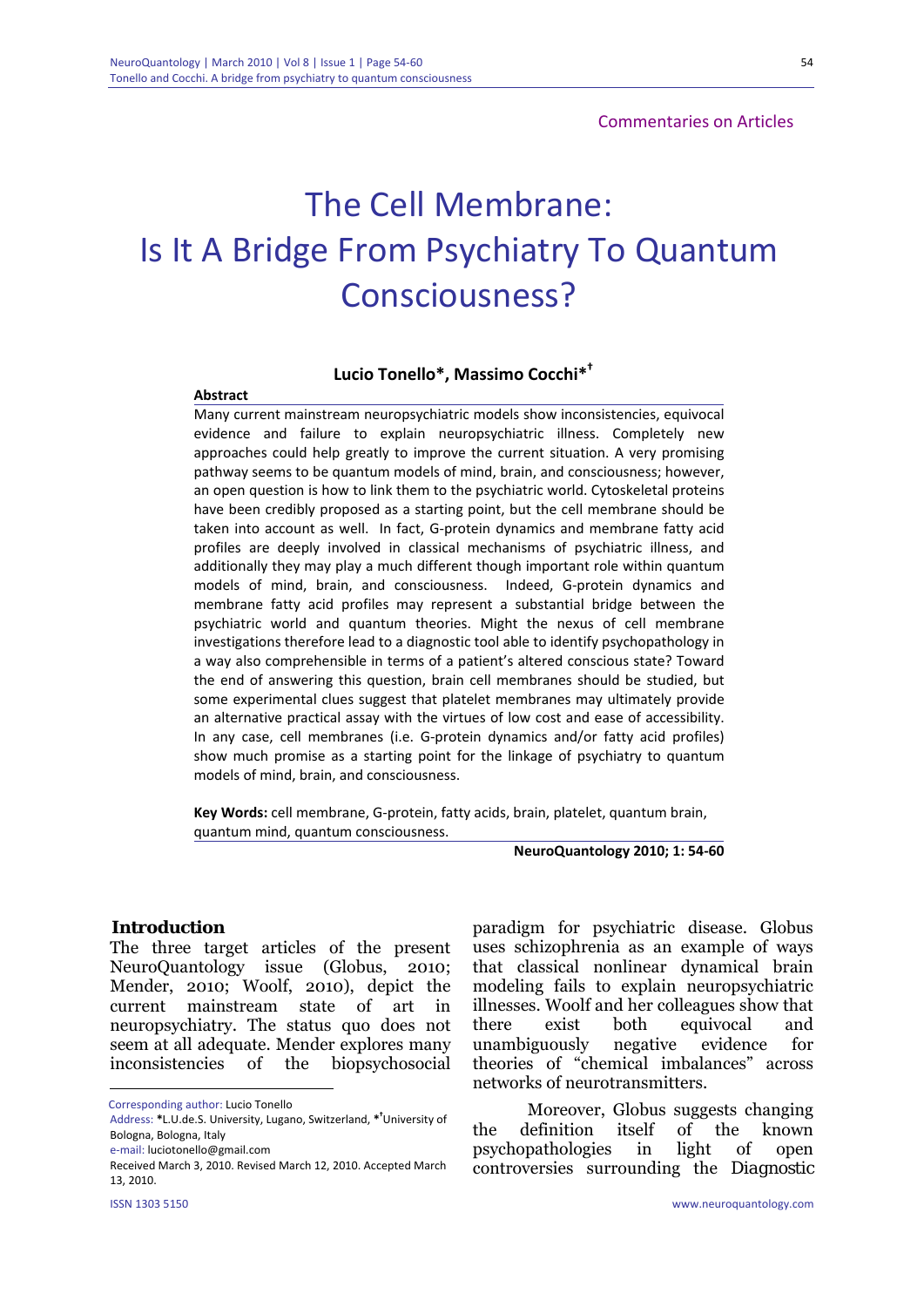*and Statistical Manual of Mental Disorders* (DSM). DSM-V remains a work in progress, starting in 1999, still years from finalization, and presently subject to ongoing discussions. The current DSM-IV has been in use since 1994 but its design has been linked to deleterious taxonomic flaws (Bowden, 2001; Ruggero, 2009) raising serious ethical issues (Kocmur, 2009).

There is a need for deep change. Perhaps a completely different approach might prove to be the right solution to the present problematic situation. Quantum theories of mind seem to offer a promising path toward a better understanding of psychopathology. New quantum paradigms of mental illness could be a great help in comprehending the role of mind-brain relations in psychiatric pathogenesis.

Good starting points might be the most notable quantum-neurodynamic models: the thermofield approaches of Umezawa, Jibu, Yasue, Vitiello, and Globus (Globus, 2003; 2009; Jibu and Yasue, 1995; Vitiello, 2001) and the Orch OR hypothesis of Hameroff and Penrose (Hameroff, 1996, 1998; Penrose, 1994). However, other contributions should be taken into account, e. g. the innovative membrane-oriented ideas postulated by Bernroider (Bernroider, 1999; 2003; 2004; 2005; Summhammer, 2007).

At present, it seems that no strong pragmatic contribution to the clinical psychiatric world has yet been made by quantum theories. Moreover, psychiatric applications have not been considered seriously by the quantum community, at least in a theoretically systematic manner or by means of planned experimental design. Hence, one of the first problems to overcome is the link between the domain of psychiatric illness as understood today and the realm of normative quantum mind. We should find common points in order to study them together at the same time. The two different worlds of psychiatry and quantum mind theory at present remain mutually detached, and we have to build a bridge linking them.

In this sense, Woolf and her colleagues (Woolf, 2010) have made an important contribution. They are working on an approach to cytoskeletal proteins operating at two levels. First, from a

psychiatric point of view, they adduce evidence that cytoskeletal proteins (microtubules in particular) are dysfunctional in at least some mental illness. Second, they remind us convincingly that quantum theories of mind are closely related to cytoskeletal proteins, particularly those implementing information processing in microtubules.

Are there other possible roads bridging psychiatry and quantum models of consciousness?

## **The Cell Membrane Has a Key Role in Psychiatric Illness**

Woolf and co-authors have successfully identified a relationship between quantum mind/brain models and psychiatry through cytoskeletal proteins. There may be yet another link: the cell membrane.

Brain cell membranes seem to play a key role in psychiatric illness. Diverse approaches have provided evidence with respect to this topic; perhaps one of the most important is a proposal by Rasenick's group (Allen 2007; Donati, 2008). This research focuses on the dynamics of G-protein within its membrane lipid raft microdomain as a basic element of vulnerability in depression and suicide. Different cell membrane states (i.e. different G-protein and lipid microdomain configurations) lead to differences in activation of Gα subunit coupling with adenyl cyclase in the subsequent cAMP signaling cascade. Since the international scientific literature for more than two decades has reported cAMP signaling cascade abnormalities within brains of suicidal and depressed human subjects (Cowburn, 1994; Pacheco, 1996; Dowlatshahi, 1999; Stewart, 2001; Dwivedi, 2002; 2004; Pandey, 2005), this locus of apparent pathology constitutes a promising avenue of further investigation regarding a potential role for the cell membrane in psychiatric illness.

Rasenick's group has studied brain cells but argues as well that Gα raft localization in non-neural peripheral tissue may serve as a biomarker for depression. In particular, a wide scientific literature supports the suggestion of Rasenick's group that human platelets serve as biological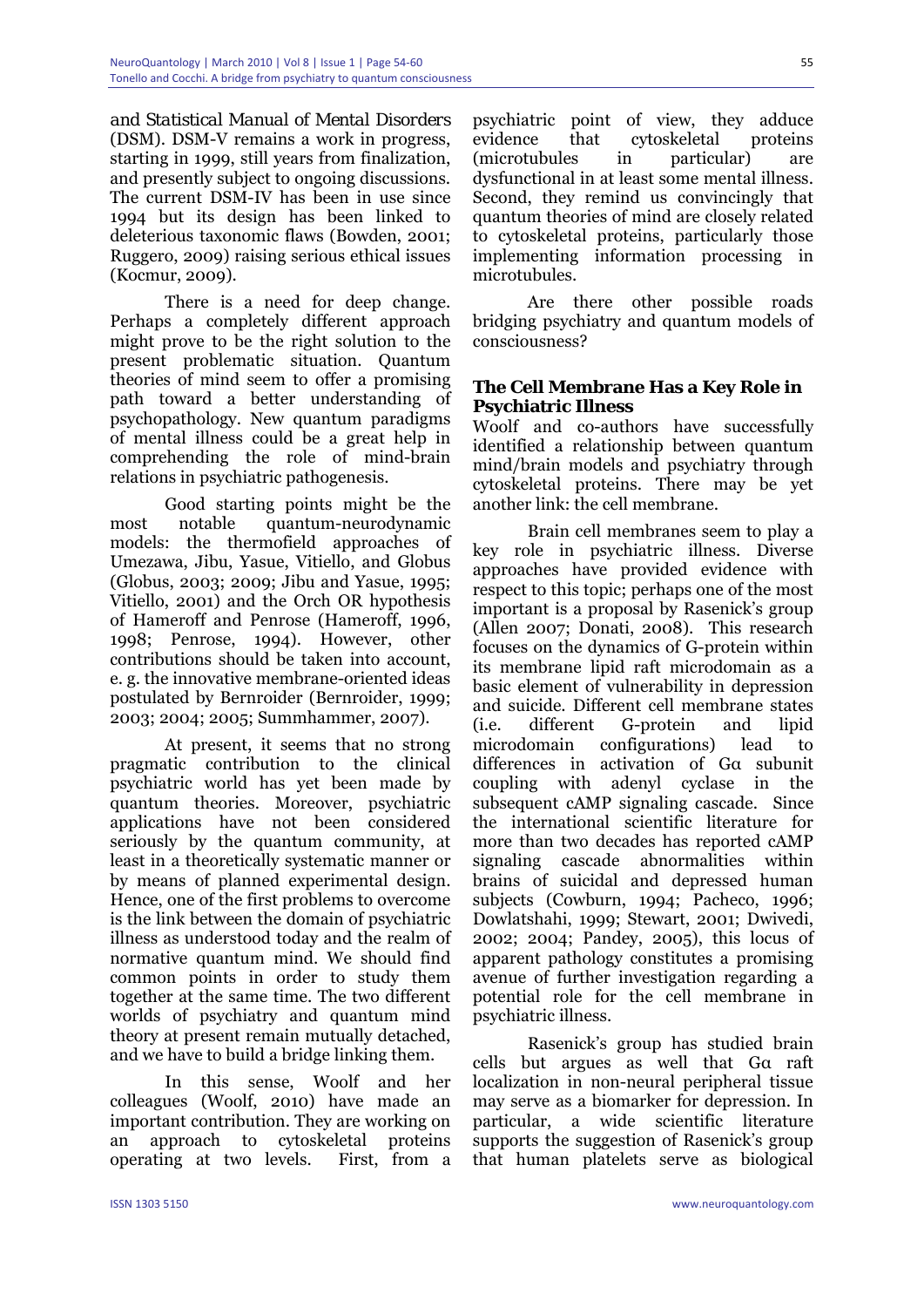markers for depression (Mooney, 1988; 1998; Garcia-Sevilla, 1990; Pandey, 1990; Menninger and Tabakoff, 1997; Hoffman, 2002; Hines and Tabakoff, 2005).

The authors of the present paper have studied platelet membranes of depressed subjects, enlisting profiles of fatty acids (FAs) as a possible measure of the membrane status (Cocchi and Tonello, 2006; 2007a; 2007b; Cocchi, Tonello *et al.,* 2006; 2008; 2009). In particular, the authors have compared the platelet membrane FA profile of a group of clinically depressed subjects against a group of healthy subjects. The pattern of the two groups has been found to be statistically different.

The FA findings in the authors' experiments appear highly consistent with the G-protein and lipid raft dynamics delineated by Rasenick's group. In fact, this result is in agreement with an extensive body of scientific evidence suggesting that polyunsaturated fatty acids (PUFAs) affect cellular functions by modulating the structure and function of specific lipid domains, such as lipid rafts (Chen, 2007; Sottocornola, 2008; Stulnig, 1998; 2001). It has been suggested that the PUFAs in the cellular bilayer may enhance the transfer of cholesterol, potentially modifying raft composition and thus the local function of a membrane (Kucerka, 2009). In any case, recent growth of clues and evidence points toward a link between FAs and G-protein dynamics (Han, 2009; Bok, 2009) and reveals that lipid rafts from diseased brains exhibit aberrant lipid profiles in comparison to healthy brains (Martín, 2010).

The authors of the present paper have performed further analysis of the previously cited experiments, using several mathematical methods that provide additional results. Data studied by means of a Self Organizing Map (SOM), a kind of artificial neural network - the so called "*Kohonen Network*" - (Kohonen, 2001), suggest three FAs as the main actors in depression (and suicide) and thus as possible unique platelet biomarkers. They are arachidonic, palmitic and linoleic acid. The authors hypothesize that these three FAs might suffice to summarize the whole cell membrane status, i.e. the full FA profile, and hence the G-protein dynamics.

Some clues indeed seem to support the fundamental role of the three FAs. For example, consider that G-proteins could be targeted to raft domains by several mechanisms. The most plausible one is that Gα subunits are subject to palmitoylation (Allen, 2007), i.e. the covalent attachment of FAs, such as palmitic acid, to cysteine residues of membrane proteins. Thus palmitic acid emerges as a leading component in G-protein dynamics as well as one of the biomarkers postulated by the authors. Recently, the role of palmitic acid in relation to G-protein coupled receptors has been demonstrated (Chini, 2009). Matters could thereby turn out to be surprisingly simple: just three FAs could be enough to describe the membrane status and hence the depressive substrate.

Of overarching importance here is that the cell membrane seems to be deeply involved in depression and perhaps also in other neuropsychiatric illness. In particular, G-protein dynamics in brain cells and FA profiles in platelet membranes could be a very promising way to better understand psychopathology. These two molecular entities seem to give different measures of the same thing, the brain cell locus being of central import but the platelet site perhaps easier practical access.

# **The Cell Membrane: Possible Roads to Quantum Consciousness**

Once again, let us look at the cell membrane. There are many clues suggesting multiple strong connections between FA profiles or Gprotein dynamics and current quantum brain theories. We shall now try to shed light on these links by honing in on some of the most notable quantum models and theories about brain, mind and consciousness.

# *The Orch OR model and Hameroff's* **"***Conscious Pilot***"**

Let us start from the platelet membrane's FA composition, which, as previously described, may be seen as an alternative expression of the brain G-protein dynamics. But consider also that G protein dynamics (and thus lipid raft) are strongly related to microtubule and cytoskeleton dynamics; there is a wide literature demonstrating the existence of such a relation (Layden, 2008;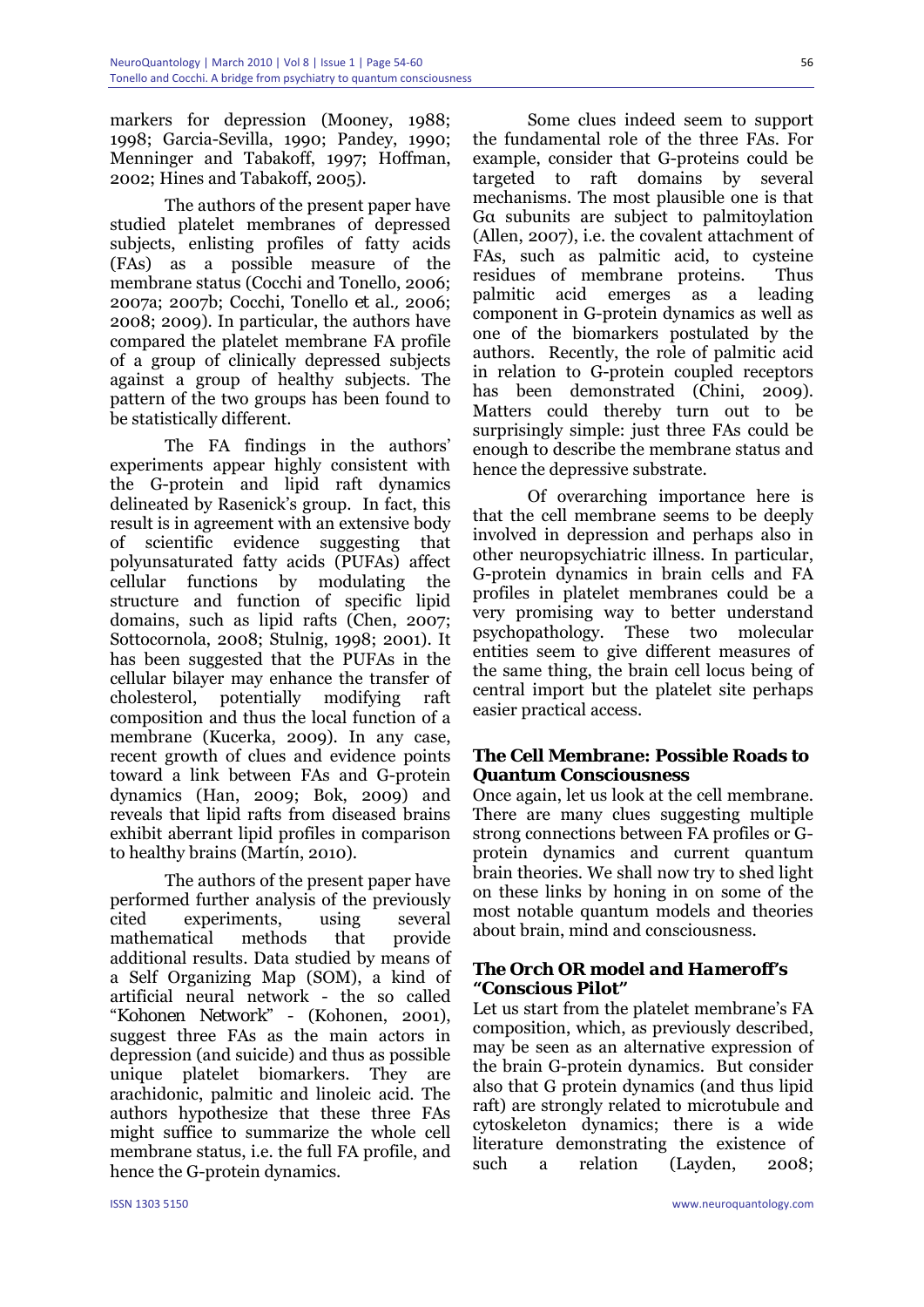Roychowdhury, 1999; Chichili, 2009). FAs (including platelet FAs) may be linked to cytoskeletal protein in this way. Indeed, according to some recent works, FAs may be understood to possess an explicit and direct connection to microtubule and cytoskeleton dynamics (Han, 2009; Bok, 2009).

Now, as clearly shown by Woolf's group (Woolf, 2010), microtubules are the main site of the most notable quantum mind models. In fact, tubulin is the fundamental building block of the Orch OR model introduced by Stuart Hameroff and Sir Roger Penrose.

Let us now consider another of Hameroff's ideas. This recent so called "conscious pilot" model (Hameroff, 2010) deals with brain gamma-synchrony and focuses particularly on the neuronal GAP junction as its fundamental engine. In Hameroff's words: "*placement, openings, and closings of gap junctions are regulated by intraneuronal calcium ions, cytoskeletal microtubules, and/or phosphorylation via G-protein metabotropic receptor activity*."

Therefore by inference it seems clear that G-protein and membrane FAs are linked with Orch OR and the new "conscious pilot" model.

# *Thermofield Brain Dynamics*

Thermofield Brain Dynamics (TBD) is another very well known theory of mind on which many important authors are working [for a detailed list see Globus (Globus, 2010)]. It happens that membrane FAs harbor multiple links to TBD.

The first link is quite clear. In the words of Globus, TBD has its roots in the "*Quantum Electrodynamics of the brain's water dipole field inside the microtubules*". According to the TBD model, the neuronal cytoskeleton interacts with a coherent water dipole field, once again endowing the microtubule with a leading role. The same considerations discussed above, linking microtubules within the Orch OR model and membrane FAs, can easily be extended to TBD. This is the first strong connection.

But there is a second point of contact. According to Vitiello (Vitiello, 2003), the brain can be modelled as a mixed system involving two separate but interacting levels.

The memory level is quantum dynamical while electrochemical activity is at a classical level. The long-range quantum dipolar correlation in the water matrix plays a crucial role in the electrochemical activity. As Vitiello notes, "this points to the role of the glial cells in…biochemical brain activity and may constitute a link between the two levels" (Vitiello, 2001; see also Jibu, 1994; 1996). It is well known that glial cells are closely related to FAs. For example astrocytes, a kind of glial cell, are deeply involved in arachidonic acid production.

Hence, multiple potential links exist between TBD and cellular FAs or G-protein.

## *Bernroider ion channels*

Bernroider's conception of quantum brain function is built upon voltage controlled ion channels (Bernroider, 2005). These may be involved in mental phenomenology such as the well-known "*binding problem.*"

In Bernroider's model, the classical view on gating has to be changed with respect to the high-resolution structure elucidated by MacKinnon's group (Zhou, 2001; Morais-Cabral, 2001; Jiang, 2003). In voltage controlled channels, changes in the imposed membrane field induce a charge transfer transition (12-14 electron charges in K channels) carried by amino acids called voltage sensors (Bezanilla, 2000). The transition moment in gating correlates with the open probability of the channel. However, in the "paddle-model," the transition moment couples with the neighbouring lipids of the channel protein, and this latter view gains strong support from an increasing number of studies demonstrating that protein surrounding lipids engage in the control of voltage gated Kv channels (Oliver, 2004).

In this latter way, membrane FAs would be linked to the quantum dynamics of the ion channels and thus, according to Bernroider, to mind processes.

#### *Other clues: Stapp's idea*

Many other mind-brain quantum theories show connections, coupling, and direct or indirect links to FAs. As an example, consider Stapp's model of consciousness as a quantum Zeno effect locating quantum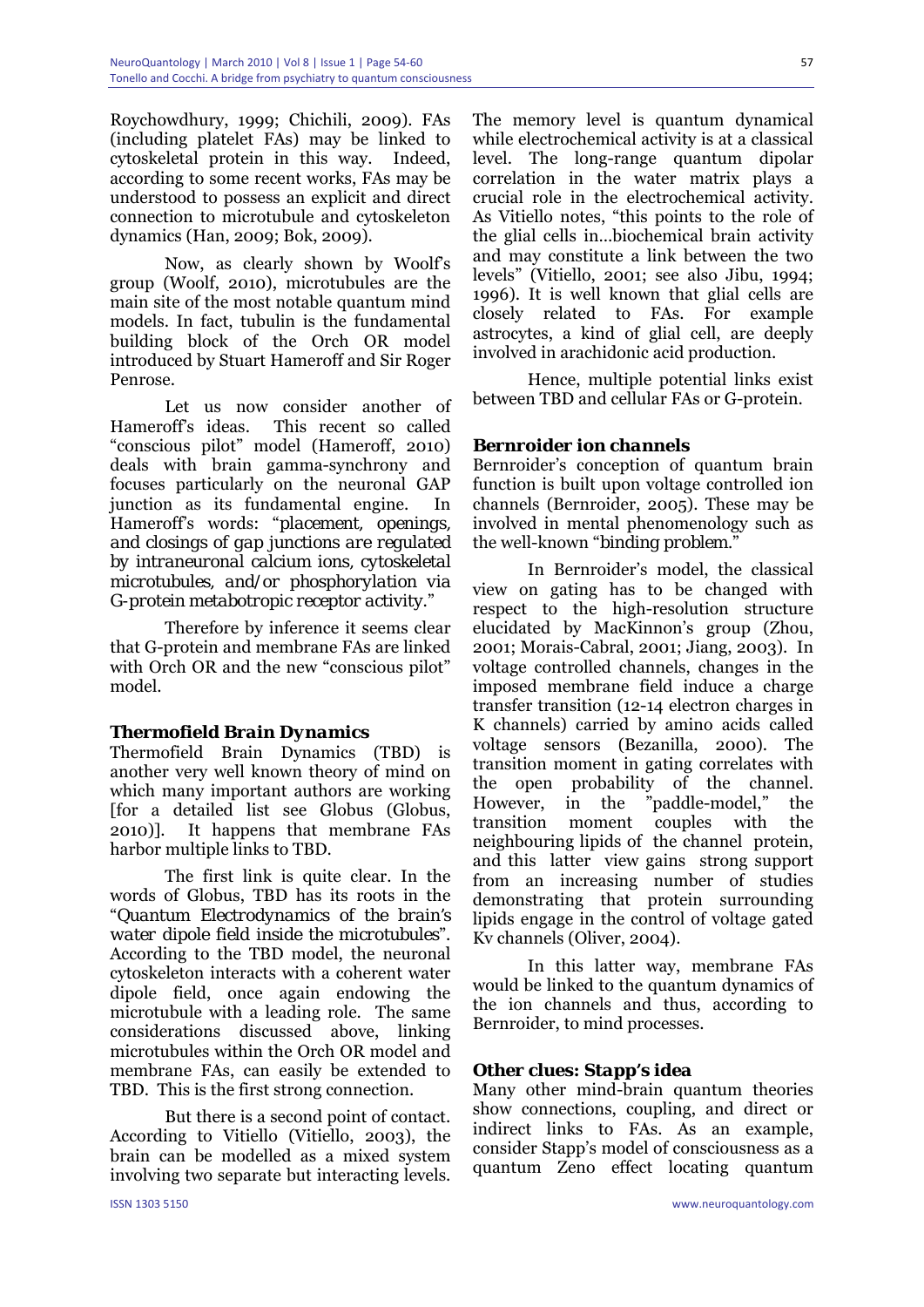dynamics within the Ca2+ ion channel (Stapp, 2005). This model, though controversial, clearly relates to membrane FAs, in particular arachidonic acid (Roberts-Crowley, 2009).

The foregoing survey demonstrates that cell membrane status (i.e. G-protein and/or FA composition) can be linked with a variety of quite different quantum brain/mind models. Actually, membrane status of this kind seems to be a sort of common, mutual element, shared by all of the considered brain, mind and consciousness models. This could be seen as a very important foundational feature, a robust starting point for whatever quantum approach one might decide to explore. If we were to envision membrane status as the principle bridge connecting psychiatry to quantum models, it would be a road with many lanes!

## **A Short Discussion**

G-protein dynamics and membrane FA profiles seem to be strongly related to the concerns of psychiatry. There is evidence suggesting their wide involvement in psychopathology. From another viewpoint, they can be seen as important building blocks for the most notable quantum models of brain, mind and consciousness. Indeed, they seem to be a common foundational element shared by all of these quantum models and theories. Therefore, they might well constitute an ideal starting point to link the world of psychiatry and the quantum universe.

The proposals of Woolf and her colleagues in the present issue of NeuroQuantology hold out the promise of direct and vital applications to basic psychiatric research. This promise is also highly compatible with cheap and easy FA profiles in platelets, which may afford practical ease for eventual routine clinical use.

## **Conclusion**

Many mind/brain models such as Orch OR are best characterized as theories of consciousness. It is therefore potentially fruitful in neuropsychiatric terms to consider the various forms of psychopathology, such as depression and predisposition to suicide, as altered states of consciousness.

Comparison between healthy and psychiatric subjects yields evidence of differences in cytoskeletal proteins, Gprotein dynamics, and FA profiles. At the same time, these three biomolecular entities are fundamental elements of quantum consciousness models.

If such correlations eventually lead us to a tool providing a measure of the depressed state, not in a dichotomous manner (simply present or not present) but in a continuous fashion (e.g. as proposed by the authors), then will we thereby be able to "measure consciousness"? The authors' current work on platelets as the place at which to find biomarkers of depression may contribute to such an outcome.

The quantum world may be useful in better understanding psychiatric illness, but psychiatry as well may contribute to improving the quantum research applicable to consciousness. In both cases, the cell membrane might be a good starting point, linking the two worlds in a powerful way.

#### **Acknowledgments**

The authors thank Glenda Cappello, Fabio Vescini, Kary B. Mullis, Ferdinando Zamprogno, Mark M. Rasenick, Stuart R. Hameroff, Pietro M. Calderino, Alberto Giacon, Fabio Gabrielli and Marco Fasoli for their suggestions and great support. The author wishes to thank Donald Mender as well, for his very hard work regarding the style of this text. Thank you very much.

#### **References**

- Allen JA, Halverson-Tamboli RA, Rasenick MM. Lipid raft microdomains and neurotransmitter signalling. Nature 2007; 8: 128-40.
- Bernroider G. On Form, Mind and Matter (with special reference to 'Crystal Souls' by Ernst Haeckel, translated by A. L. Mackay). Forma 1999; 14:185- 198.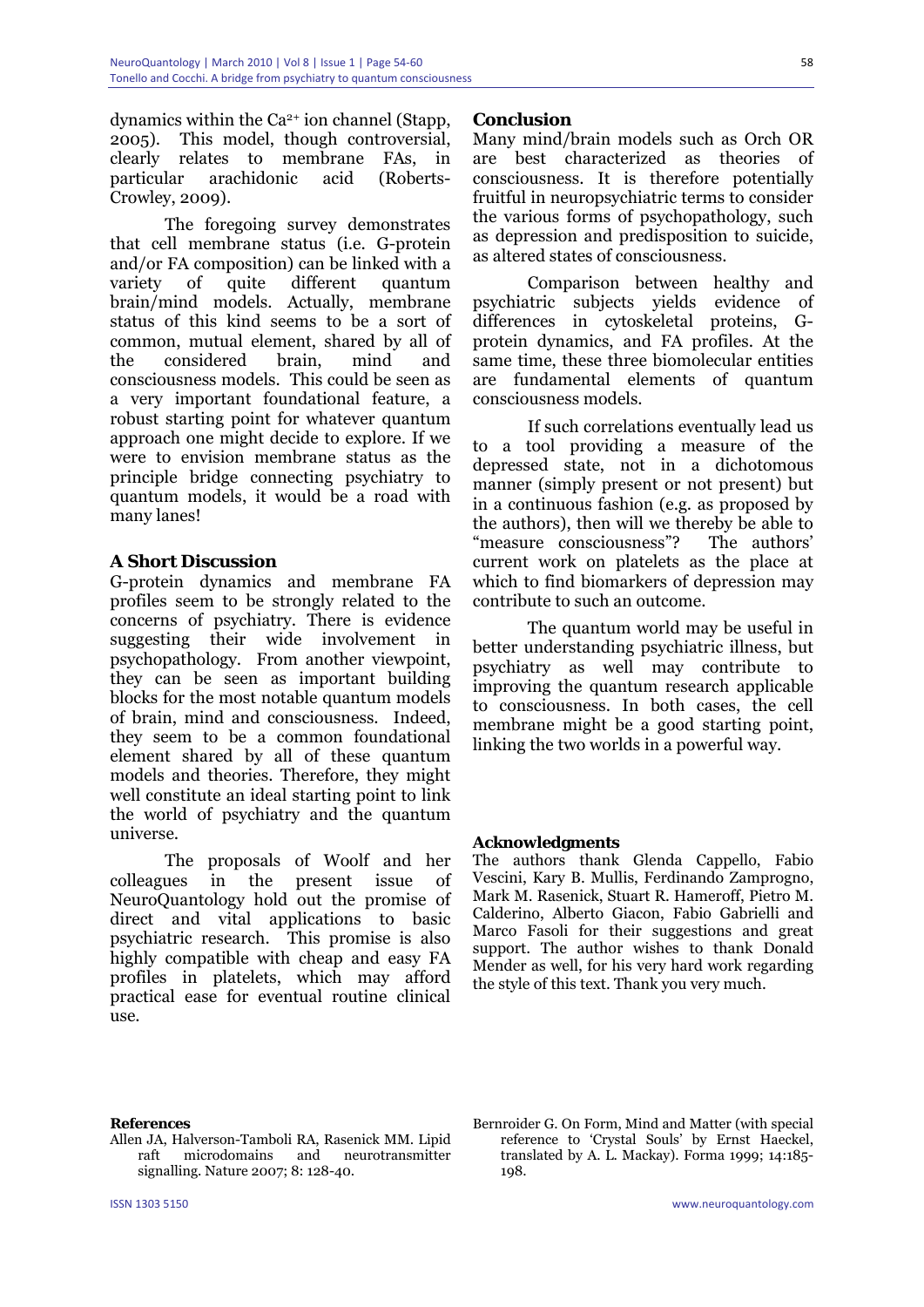- Bernroider G. Quantum neurodynamics and the relation to conscious experience. NeuroQuantology 2003; 2:163-8.
- Bernroider G and Roy S. Quantum-Classical Correspondence in the Brain: Scaling, Action Distance and Predictability behind Neural Signals Forma 2004; 19:55-68.
- Bernroider G. and Roy S. Quantum entanglement of K ions, multiple channel states and the role of noise in the brain. SPIE 2005; 5841 (29):205-14.
- Bezanilla F. The voltage sensor in voltage-dependent ion channels. Physiol Rev 2000; 80: 555-592.
- Bowden CL. Strategies to reduce misdiagnosis of bipolar depression. Psychiatric Services 2001; 52: 51-55.
- Bok E, Hryniewicz-Jankowska A, Sikorski AF. The interactions of actin cell and membrane skeleton proteins with lipids. Postepy Biochem 2009; 55(2):207-22.
- Chen W, Jump DB, Essekman WJ, Busik JV. Inibition of cytokine signalling in human retinal endothelial cells through modification of caveolae/lipid rafts by decosaexaenoic acid. Invest. Ophthalmol. Vis Sci 2007; 48: 18-26.
- Chichili GR, Rodgers W. Cytoskeleton-membrane interactions in membrane raft structure. Cell Mol Life Sci 2009; 66(14):2319-28.
- Chini B, Parenti M. G-protein-coupled receptors, cholesterol and palmitoylation: facts about fats. J Mol Endocrinol 2009; 42(5):371-9.
- Cocchi M and Tonello L. Biological, Biochemical and Mathematical considerations about the use of an Artificial Neural Network (ANN) for the study of the connection between Platelet Fatty Acids and Major Depression. J Biol Res 2006; LXXXI, 82- 87.
- Cocchi M and Tonello L. Platelets, Fatty Acids, Depression and Cardiovascular Ischemic Pathology. Progress in Nutrition 2007a; 9 (2): 94- 104.
- Cocchi M and Tonello L. Depressione Maggiore e Patologia Cardiovascolare Ischemica. Un Network fra piastrine, cuore e cervello. Reti Neurali Artificiali, potenzialità predittiva di alcuni acidi grassi della membrana piastrinica. Bologna; CLUEB. 2007b.
- Cocchi M, Tonello L, Tsaluchidu S, Puri BK. The use of artificial neural networks to study fatty acids in neuropsychiatric disorders. BMC Psychiatry 2008; 8 (Suppl 1):S3. doi: 10.1186/1471-244X-8-S1-S3.
- Cocchi M, Tonello L, De Lucia A, Amato P. Platelet and Brain Fatty Acids: a model for the classifcation of the animals? Part 1. International Journal of Anthropology 2009; 24(1) :69-76.
- Cocchi M, Tonello L, Cappello G *et al.,* Biochemical Markers in Major Depression as interface between Neuronal Network and Artificial Neural Network (ANN). J Biol Res 2006; 81: 77-81.
- Cowburn RF, Marcusson JO, Eriksson A, Wiehager B,O'Neill C. Adenylyl cyclase activity and Gprotein subunit levels in postmortemfrontal cortex of suicide victims. Brain Res 1994; 633:297–304.
- Roberts-Crowley ML, Mitra-Ganguli T, Liu L, Rittenhouse AR. Regulation of voltage-gated Ca2+ channels by lipids. Cell Calcium 2009; 45(6):589-60.
- Donati RJ, Dwivedi Y, Roberts RC, Conley RR, Pandey GN, Rasenick MM. Postmortem brain tissue of depressed suicides reveals increased Gs alpha localization in lipid raft domains where it is less likely to activate adenylyl cyclase. J Neurosci 2008; 28(12):3042-50.
- Dowlatshahi D, MacQueen GM, Wang JF, Reiach JS, Young LT. G protein-coupled cyclic AMP signaling in postmortem brain of subjects with mood disorders: effects of diagnosis, suicide, and treatment at the time of death. J Neurochem 1999; 73:1121–1126.
- Dwivedi Y, Rizavi HS, Conley RR, Roberts RC, Tamminga CA, Pandey GN. mRNA and protein expression of selective alpha subunits of G proteins are abnormal in prefrontal cortex of suicide victims. Neuropsychopharmacology 2002; 27:499–517.
- Dwivedi Y, Rizavi HS, Shukla PK, Lyons J, Faludi G, Palkovits M, Sarosi A, Conley RR, Roberts RC, Tamminga CA, Pandey GN. Protein kinase A in postmortem brain of depressed suicide victims: altered expression of specific regulatory and catalytic subunits. Biol Psychiatry 2004; 55:234– 243.
- Garcia-Sevilla JA, Padro D, Giralt MT, Guimon J, Areso P. Alpha2-adrenoceptor-mediated inhibition of platelet adenylate cyclase and induction of aggregation in major depression. Effect of long-term cyclic antidepressant drug treatment. Arch Gen Psychiatry 1990; 47:125–132.
- Globus G. Quantum closures and disclosures. Amsterdam: John Benjamins; 2003.
- Globus G. The transparent becoming of world: a crossing between process philosophy and quantum neurophilosophy. Amsterdam: John Benjamins; 2009.
- Globus G. Toward a quantum psychiatry: hallucination, thought insertion and DSM. NeuroQuantology 2010; 8(1): 1-12.
- Hameroff S. Quantum computation in brain microtubules? The Penrose–Hameroff 'Orch OR' model of consciousness. Phil Trans R Soc Lond A 1998; 356: 1869–1896.
- Hameroff S. The "conscious pilot"—dendritic synchrony moves through the brain to mediate consciousness. J Biol Phys 2010; 36:71–93.
- Hameroff S and Penrose R. Orchestrated reduction of quantum coherence in brain microtubules: a model for consciousness. In: Hameroff S, model for consciousness. Kaszniak A, Scott A, editors. Toward a science of consciousness: the first disucssions and debates. Cambridge (MA): MIT Press; 1996. p. 507-40.
- Han X, Smith NL, Sil D, Holowka DA, McLafferty FW, Baird BA. IgE receptor-mediated alteration of membrane-cytoskeleton interactions revealed by mass spectrometric analysis of detergent-resistant membranes. Biochemistry 2009; 48(27):6540-50.
- Hines LM and Tabakoff B. Platelet adenylyl cyclase activity: a biological marker for major depression and recent drug use. Biol Psychiatry 2005; 58:955–962.
- Hoffman PL, Glanz J, Tabakoff B. Platelet adenylyl cyclase activity as a state or trait marker in alcohol dependence: results of theWHO/ISBRA Study on State and TraitMarkers of Alcohol Use and